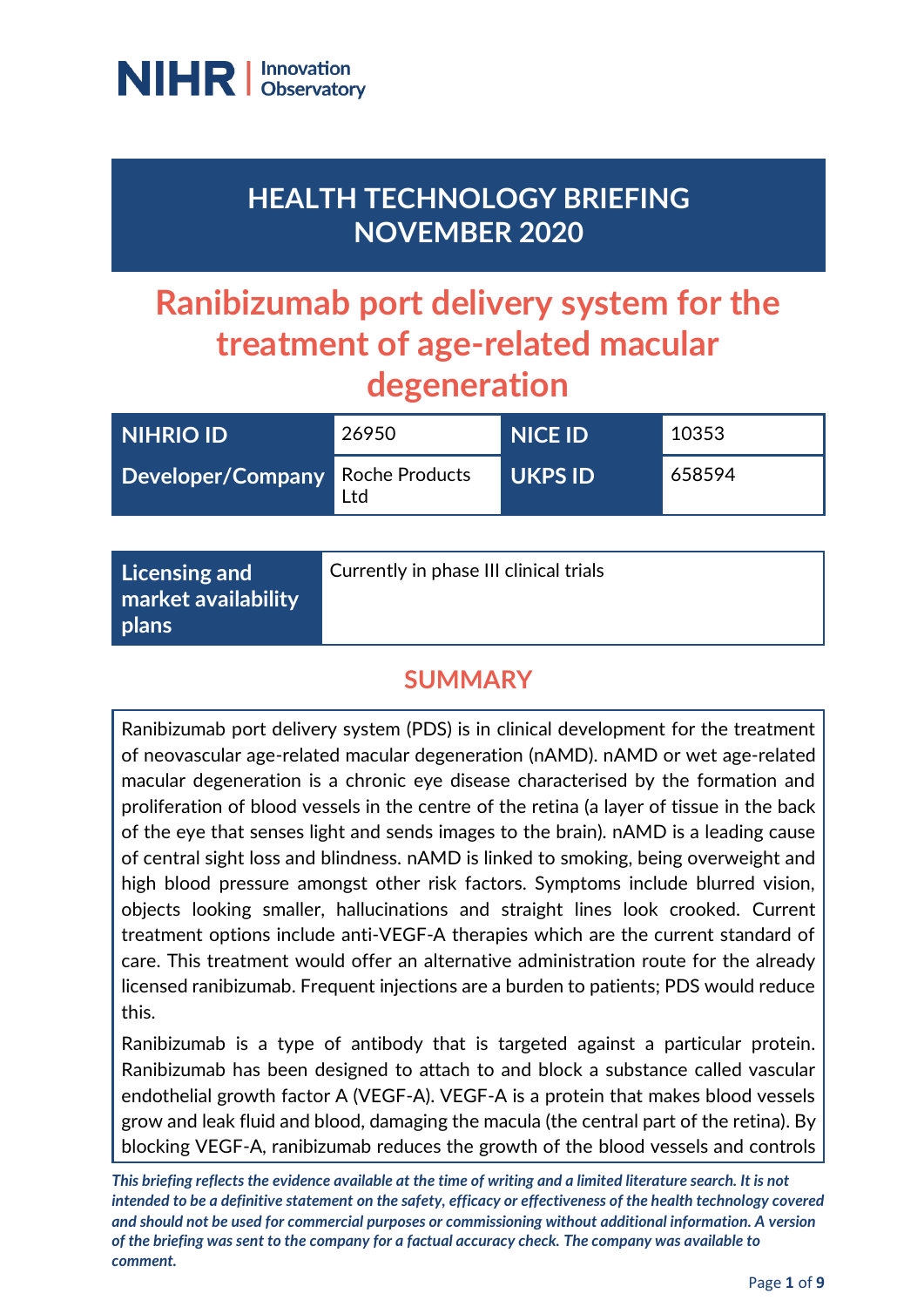the leakage and swelling. The port delivery system (PDS) will include a device which is permanently surgically implanted in the eye and filled with a special formulation of ranibizumab; this will reduce the amount of hospital visits required and reduce the burden of repeat intravitreal injections. If licensed, this technology will provide an additional treatment option for patients with nAMD.

### **PROPOSED INDICATION**

Patients with neovascular age-related macular degeneration (nAMD).<sup>a</sup>

### **TECHNOLOGY**

#### **DESCRIPTION**

Ranibizumab is a humanised recombinant monoclonal antibody fragment targeted against human vascular endothelial growth factor A (VEGF-A). $^1$  It binds with high affinity to the VEGF-A isoforms (e.g. VEGF110, VEGF121 and VEGF165), thereby preventing binding of VEGF-A to its receptors VEGFR-1 and VEGFR-2. Binding of VEGF-A to its receptors leads to endothelial cell proliferation and neovascularisation, as well as vascular leakage, all of which are thought to contribute to the progression of the neovascular form of age-related macular degeneration, pathologic myopia and CNV or to visual impairment caused by either diabetic macular oedema or macular oedema secondary to RVO in adults and retinopathy of prematurity in preterm infants. $1$ 

The port delivery system with ranibizumab (PDS) is a novel, innovative, long-acting drug delivery system with the potential to reduce treatment burden while maintaining optimal vision outcomes by enabling the continuous delivery of a customised formulation of ranibizumab into the vitreous. The PDS includes a permanent, refillable implant that is surgically inserted through a small incision in the sclera and pars plana. A self-sealing septum in the centre of the implant flange allows access to the implant reservoir for drug replenishment without the need to remove the implant from the eye. Ranibizumab moves by passive diffusion down a concentration gradient from the implant reservoir, through a porous metal release control element specifically designed for ranibizumab, and into the vitreous cavity. This passive diffusion through the release control element results in the controlled continuous release of ranibizumab into the vitreous over time.<sup>2</sup>

In phase III clinical trials (NCT03677934, NCT03683251), patients received 100 mg/mL ranibizumab delivered through the PDS in the study eye on day 1 and receive refills at fixed 24-week intervals.<sup>3,4</sup>

#### **INNOVATION AND/OR ADVANTAGES**

PDS contains a customised formulation of ranibizumab not approved by regulatory authorities.<sup>5</sup>

a Information provided by Roche Products Ltd on UK PharmaScan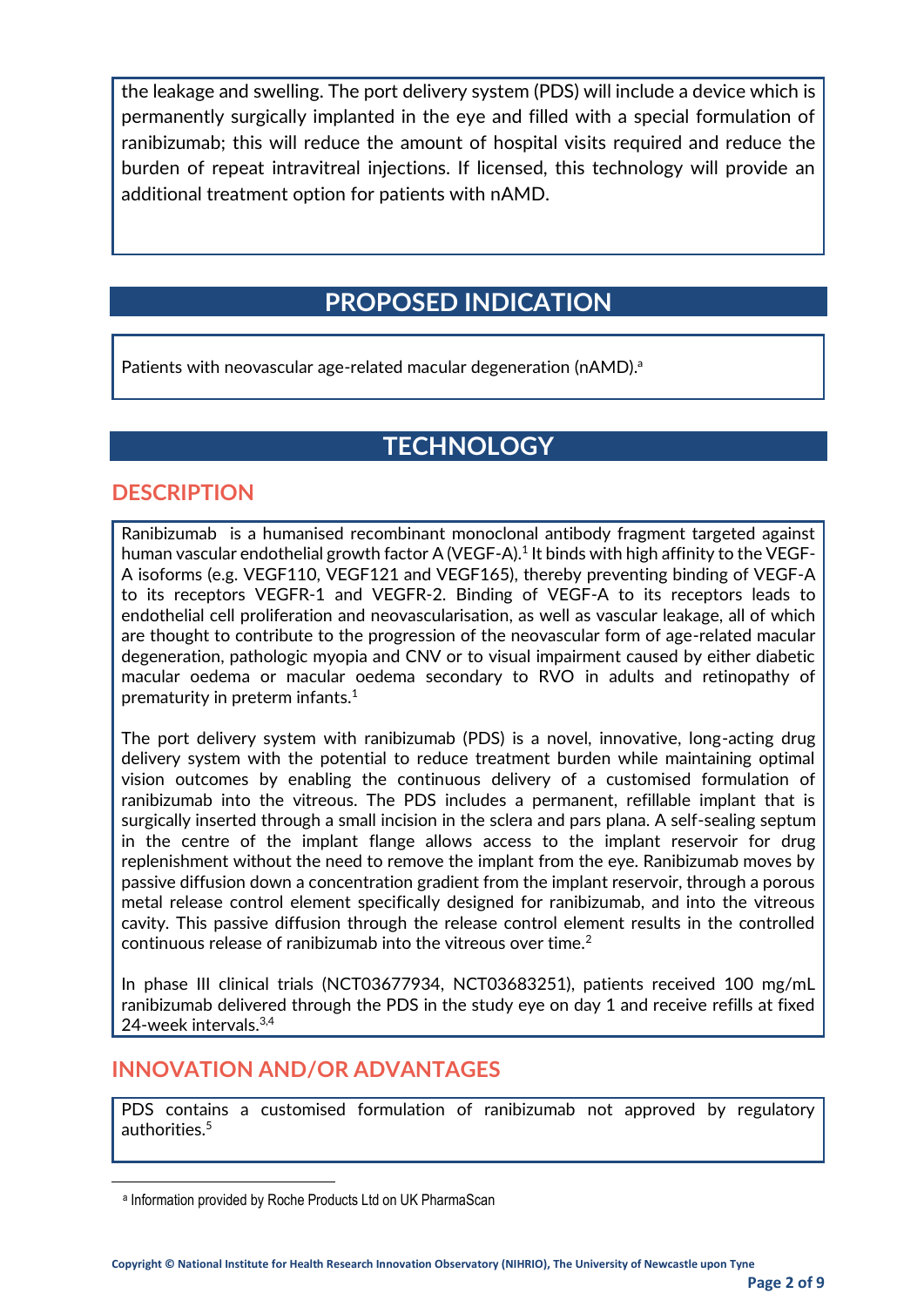By maintaining therapeutic drug concentration levels of ranibizumab with two refills per year, PDS may offer greater outcomes certainty in terms of vision gains and maintaining those gains for people living with  $nAMD<sup>5</sup>$ . The PDS is a long-term drug-delivery device, using a customized formulation of ranibizumab, which could reduce the burden of repeat intravitreal injections and the burden of frequent monitoring visits.<sup>2</sup>

#### **DEVELOPMENT STATUS AND/OR REGULATORY DESIGNATIONS**

The ranibizumab PDS does not have Marketing Authorisation in the EU/UK for any indication.

Ranibizumab PDS is currently in phase III clinical trials for the treatment of diabetic retinopathy and diabetic macular oedema.<sup>6</sup>

In the phase II Ladder trial, more ocular adverse effects were observed in the PDS arms than in the monthly intravitreal ranibizumab injection arm. The most frequent serious adverse effect was vitreous haemorrhage, occurring in 7 patients (3.9%) in the overall PDS-treated population.<sup>2</sup>

### **PATIENT GROUP**

#### **DISEASE BACKGROUND**

Age-related macular degeneration (AMD) is the most common cause of visual impairment in the developed world, and the Royal National Institute of Blind People (RNIB) reports that AMD is the most common cause of certification for vision impairment.<sup>7</sup> There are two main types of AMD, wet (neovascular) and dry (non- neovascular) AMD.<sup>8</sup>

Wet AMD (nAMD) is characterised by the formation of immature blood vessels that grow between the retinal pigment epithelial cells and the photoreceptor cells in the centre of the retina. This is known as choroidal neovascularisation (CNV). These blood vessels easily haemorrhage and cause scarring in the macula leading to vision impairment. A protein known as vascular endothelial growth factor (VEGF), which induces new blood vessel formation (angiogenesis), vascular permeability and inflammation, has been implicated in the development and progression of CNV. CNV can be subdivided into classic and occult forms according to its appearance on investigation by fluorescein angiography. A mixture of classic and occult CNV can occur in the same lesion. CNV can also be described in terms of its location: the fovea is the central part of the macula, and CNV that develops below the foveal area is termed 'subfoveal CNV'.<sup>8</sup>

The condition usually affects people who are over 50 years old and the risk increases significantly with age. $8$  The most commonly cited risk factor for AMD is cigarette smoking; the risk of developing AMD is 3.6 times greater for current and former smokers than for people who have never smoked.<sup>8</sup> Hypertension, obesity, lack of exercise, a diet high in fat, a diet low in omega 3 and 6 and a family history of nAMD are also common risk factors.<sup>7</sup>

nAMD accounts for 10% of all cases of AMD, but about 60% of those are considered advanced at presentation. Progression of nAMD varies from a few months to three years. If left untreated, the diagnosis is poor with a significant visual loss (6/60 or worse) occurring within two to three years.<sup>9</sup>

People with macular degeneration retain their peripheral vision but lose central vision. Loss of central vision, particularly when affecting both eyes, is associated with a loss of quality of life,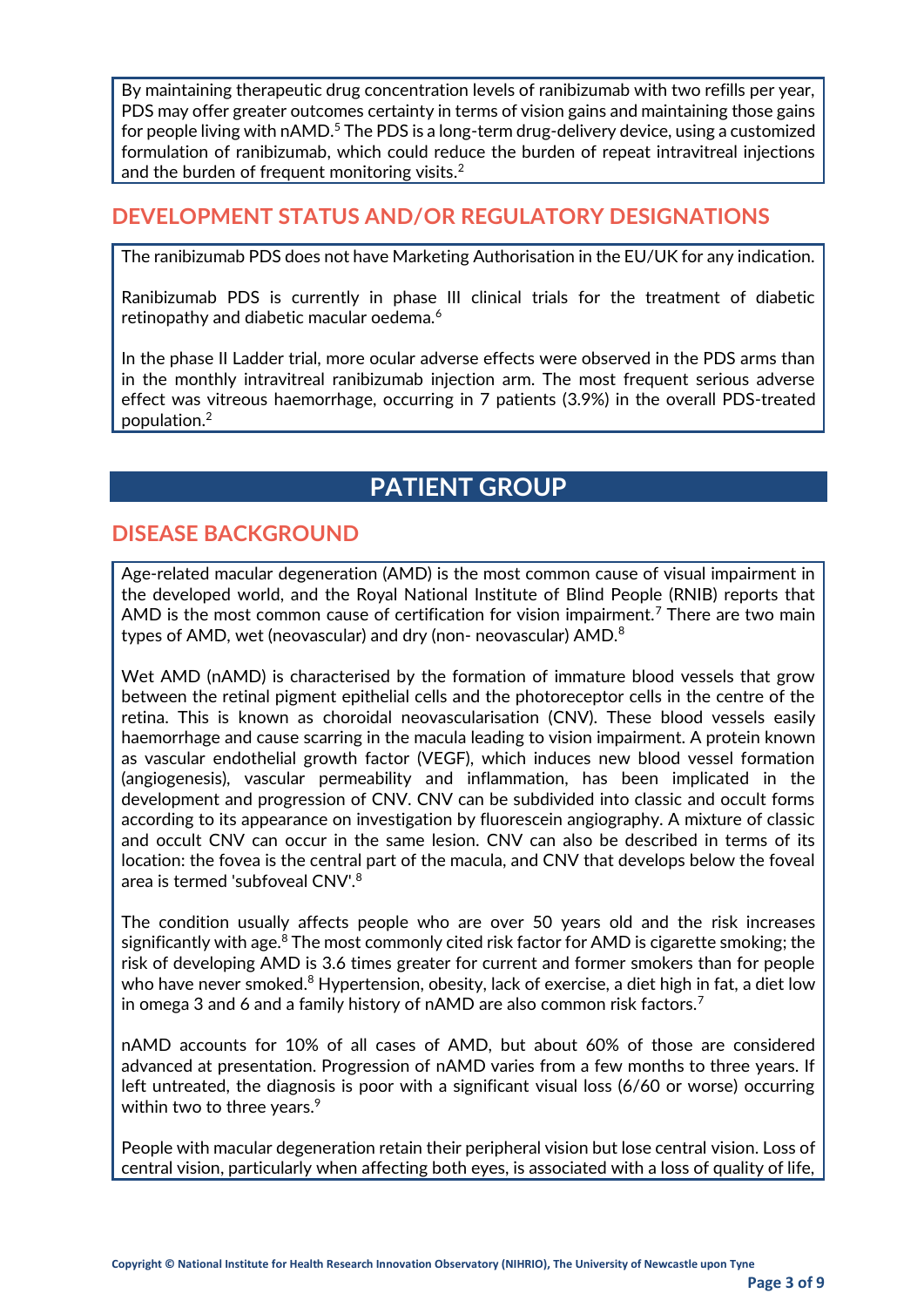affecting the ability to read, recognise faces and drive, and with an increased risk of falls and potentially significant loss of independence.<sup>8</sup>

#### **CLINICAL NEED AND BURDEN OF DISEASE**

The prevalence of late AMD in the UK among people aged 50 years or over is 2.4% (from a meta-analysis applied to UK 2007–09 population data). This increases to 4.8% in people aged 65 years or over, and 12.2% in people aged 80 years or over.<sup>10</sup> The prevalence of nAMD in the UK among people aged 50 years and over is between 1.2 and 6.3%.<sup>7</sup> Estimates indicate that around 39,800 people develop nAMD in the UK each year.<sup>7</sup>

There has been a significant increase in hospital activity in England for episodes with a primary diagnosis of AMD, from less than 10,000 episodes in the years 2005/06 to over 75,000 episodes in the years 2013/14.<sup>7</sup>

Due to the aging population, the number of people with nAMD will increase during the next decades.<sup>11</sup>

The company estimates that the eligible population will be between 500 and 750 per 100,000.<sup>b</sup>

### **PATIENT TREATMENT PATHWAY**

#### **TREATMENT PATHWAY**

Visual rehabilitation, with teaching of skills and the provision of equipment to facilitate reading and other activities of daily living, may help people make the most of their remaining vision in those with dry AMD. However, the aim of therapy for people with wet AMD is to alter the progression of vision loss. <sup>12</sup> In wet AMD, to stop vision loss from progressing regular eye injections and, very occasionally, photodynamic therapy is recommended.<sup>13</sup>

#### **CURRENT TREATMENT OPTIONS**

According to NICE guidelines for age-related macular degeneration the following pharmacological are considered for patients with wet AMD:<sup>7</sup>

- Ranibizumab
- **Aflibercept**

#### **PLACE OF TECHNOLOGY**

If licensed, ranibizumab PDS will offer an additional treatment option for patients with nAMD

### **CLINICAL TRIAL INFORMATION**

| <b>Trial</b> | Archway; NCT03677934; Phase III,    | Portal; NCT03683251; A            |
|--------------|-------------------------------------|-----------------------------------|
|              | Multicentre, Randomized, Visual     | Multicenter, Open-Label           |
|              | Assessor-Masked, Active-            | Extension Study to Evaluate the   |
|              | Comparator Study of the Efficacy,   | Long-Term Safety and              |
|              | Safety, and Pharmacokinetics of the | Tolerability of the Port Delivery |
|              | Port Delivery System With           | System With Ranibizumab in        |
|              | Ranibizumab in Patients With        |                                   |

b Information provided by Roche Products Ltd on UK PharmaScan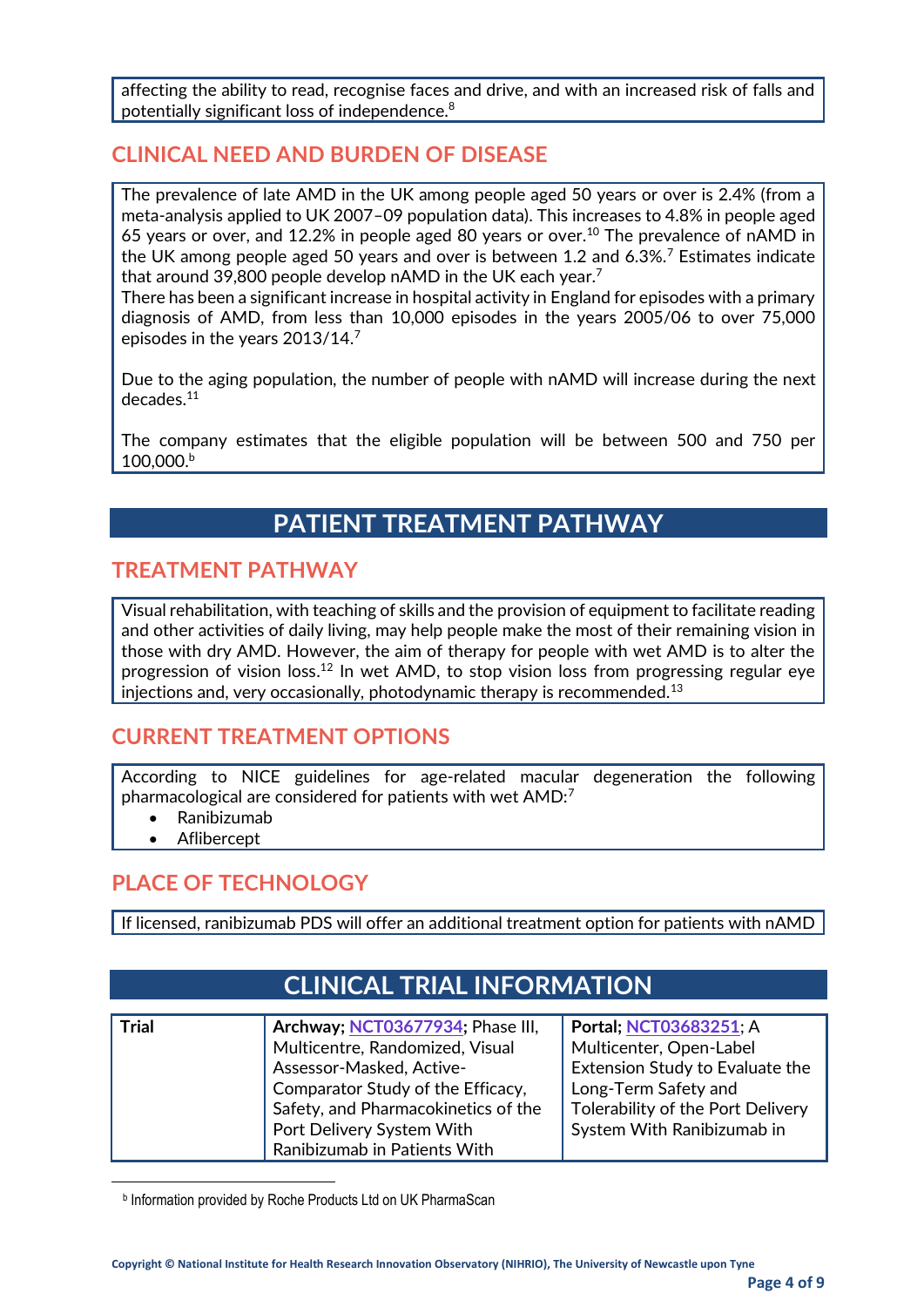| <b>Trial design</b><br><b>Population</b> | Neovascular Age-Related Macular<br>Degeneration<br>Phase III - Active, not recruiting<br><b>Location: US</b><br>Primary completion date: March<br>2020<br>Randomised, parallel assignment,<br>single-blinded, active-controlled<br>N=418; 50 years and older; previous<br>treatment with at least three anti-<br>vascular endothelial growth factor<br>(anti-VEGF) intravitreal injections for<br>nAMD per standard of care within 6<br>months prior to the screening visit | Patients With Neovascular Age-<br><b>Related Macular Degeneration</b><br><b>Phase III - Recruiting</b><br>Location: US<br><b>Primary completion date:</b><br>September 2025<br>Non-randomised, parallel<br>assignment, single-blinded<br>N=1000; 50 years and older;<br>previous enrolment in and<br>completion of study GX28228<br>(Ladder) or study GR40548<br>(Archway), without early<br>treatment or study<br>discontinuation in either study                                                                                                                                                                                                                                                                     |
|------------------------------------------|-----------------------------------------------------------------------------------------------------------------------------------------------------------------------------------------------------------------------------------------------------------------------------------------------------------------------------------------------------------------------------------------------------------------------------------------------------------------------------|------------------------------------------------------------------------------------------------------------------------------------------------------------------------------------------------------------------------------------------------------------------------------------------------------------------------------------------------------------------------------------------------------------------------------------------------------------------------------------------------------------------------------------------------------------------------------------------------------------------------------------------------------------------------------------------------------------------------|
| Intervention(s)                          | Ranibizumab; PDS implant with<br>ranibizumab 100mg/ml refill-<br>exchange given at fixed 24-week<br>intervals                                                                                                                                                                                                                                                                                                                                                               | Ranibizumab; PDS implant with<br>ranibizumab 100mg/ml refill-<br>exchange given at fixed 24-week<br>intervals                                                                                                                                                                                                                                                                                                                                                                                                                                                                                                                                                                                                          |
| Comparator(s)                            | Ranibizumab; 0.5mg intravitreal<br>injection given monthly                                                                                                                                                                                                                                                                                                                                                                                                                  | No comparator                                                                                                                                                                                                                                                                                                                                                                                                                                                                                                                                                                                                                                                                                                          |
| Outcome(s)                               | Change from Baseline in Best-<br><b>Corrected Visual Acuity (BCVA)</b><br>Score at the Average of Week 36<br>and Week 40, as Assessed Using the<br><b>ETDRS Visual Acuity Chart at a</b><br><b>Starting Distance of 4 Meters</b><br>[Time Frame: Baseline to Week 40]<br>See trial record for full list of other<br>outcomes                                                                                                                                                | Incidence and Severity of<br>$\bullet$<br>Ocular and Systemic<br>(Non-Ocular) Adverse<br>Events (AEs)<br>[Time Frame: Baseline up<br>to Week 144]<br>Incidence, Severity, and<br><b>Duration of Adverse</b><br><b>Event of Special Interest</b><br>(AESIs)<br>Time Frame: Baseline up<br>to Week 144]<br>Incidence, Severity, and<br><b>Duration of PDS-</b><br><b>Associated Ocular AESIs</b><br>During the Postoperative<br>Period (Up to 37 days of<br>Initial Implantation) and<br>Follow-Up Period (>37<br>days After Implantation<br>Surgery) for Participants<br>who Receive the PDS<br>Implant in the Study<br>[Time Frame: Baseline up<br>to Week 144]<br>See trial record for full list of<br>other outcomes |
| Results (efficacy)                       | Patients gained an average of<br>$\bullet$<br>0.2 eye chart letters in visual                                                                                                                                                                                                                                                                                                                                                                                               | $\overline{\phantom{a}}$                                                                                                                                                                                                                                                                                                                                                                                                                                                                                                                                                                                                                                                                                               |
|                                          | acuity from baseline, with                                                                                                                                                                                                                                                                                                                                                                                                                                                  |                                                                                                                                                                                                                                                                                                                                                                                                                                                                                                                                                                                                                                                                                                                        |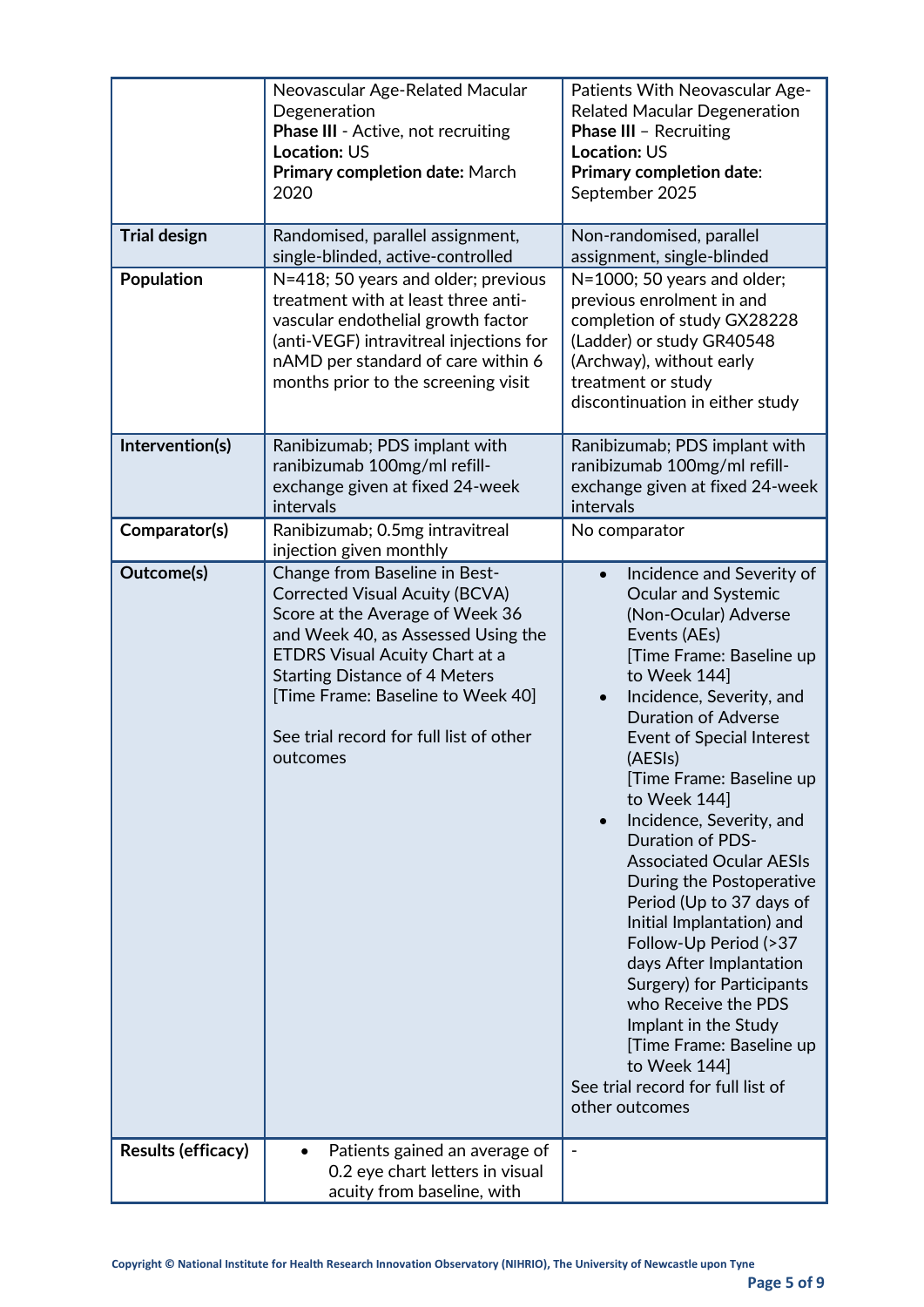|                         | 98.4% (n=244/248) of<br>patients maintaining the fixed<br>six-month refill schedule<br>within the first refill period.<br>Patients treated monthly with<br>ranibizumab injections gained<br>an average of 0.5 letters in<br>visual acuity from baseline.<br>According to pre-specified<br>study criteria, PDS was<br>shown to be non-inferior and<br>equivalent to monthly<br>ranibizumab injections.<br>In addition, PDS controlled<br>retinal thickness as effectively<br>as monthly ranibizumab, with<br>patients in both arms<br>achieving a mean change in<br>center point thickness within<br>10 $\mu$ m from baseline. <sup>5</sup> |  |
|-------------------------|--------------------------------------------------------------------------------------------------------------------------------------------------------------------------------------------------------------------------------------------------------------------------------------------------------------------------------------------------------------------------------------------------------------------------------------------------------------------------------------------------------------------------------------------------------------------------------------------------------------------------------------------|--|
| <b>Results (safety)</b> | Safety data from the study support a<br>favourable benefit-risk profile for<br>PDS. The PDS implant insertion<br>surgery and refill-exchange<br>procedures were generally well-<br>tolerated by patients and the<br>systemic safety of PDS was<br>comparable to monthly ranibizumab<br>injections. <sup>5</sup>                                                                                                                                                                                                                                                                                                                            |  |

| <b>Trial</b>        | LADDER; NCT02510794; A Phase II, Multicenter,<br>Randomised, Active Treatment-Controlled Study of the<br>Efficacy and Safety of the Ranibizumab Port Delivery<br>System for Sustained Delivery of Ranibizumab in Patients<br>With Subfoveal Neovascular Age-Related Macular<br>Degeneration<br>Phase II - completed<br><b>Location: US</b><br><b>Study completion date: March 2019</b> |
|---------------------|----------------------------------------------------------------------------------------------------------------------------------------------------------------------------------------------------------------------------------------------------------------------------------------------------------------------------------------------------------------------------------------|
| <b>Trial design</b> | Randomized, parallel assignment, quadruple-blinded, active-<br>controlled                                                                                                                                                                                                                                                                                                              |
| <b>Population</b>   | N=238; 50 years and older; newly diagnosed with wet AMD<br>within 9 months of screening visit; participant must have<br>received at least 2 prior ITV anti-vascular endothelial growth<br>factor (VEGF) injections; demonstrated response to prior<br><b>ITV anti-VEGF treatment</b>                                                                                                   |
| Intervention(s)     | Ranibizumab; PDS implant with ranibizumab 10mg/ml,<br>40mg/ml or 100mg/ml                                                                                                                                                                                                                                                                                                              |
| Comparator(s)       | Ranibizumab; 0.5mg monthly through intravitreal injection                                                                                                                                                                                                                                                                                                                              |
| Outcome(s)          | Time Until a Participant First Requires the PDS Implant Refill<br>According to Protocol-Defined Refill Criteria<br>[Time Frame: Baseline up to approximately 38 months]                                                                                                                                                                                                                |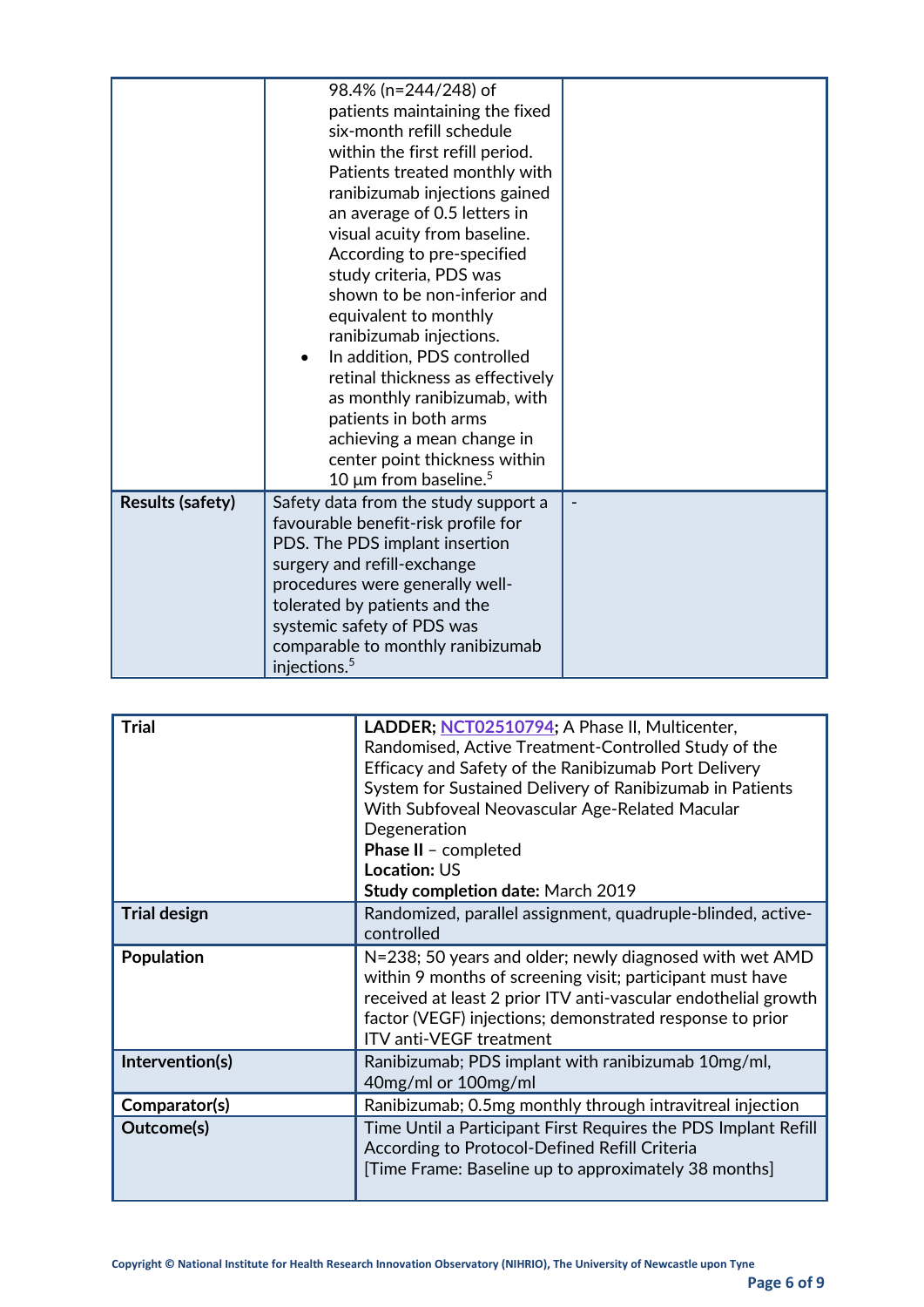|                         | See trial record for full list of other outcomes                  |
|-------------------------|-------------------------------------------------------------------|
| Results (efficacy)      | The median time to first required refill was 15.8 months for      |
|                         | the PDS 100 mg/mL arm.                                            |
|                         | At month 22 in the PDS 100 mg/mL and monthly                      |
|                         | ranibizumab 0.5 mg arms, respectively, the mean BCVA              |
|                         | change from baseline was +2.9 and +2.7 letters.                   |
|                         | Mean central foveal thickness change from baseline                |
|                         | excluding pigment epithelial detachment height was                |
|                         | generally similar between the PDS 100 mg/mL and monthly           |
|                         | ranibizumab 0.5 mg arms. <sup>14</sup>                            |
| <b>Results (safety)</b> | No dose related series adverse events were observed <sup>14</sup> |

### **ESTIMATED COST**

The cost of ranibizumab PDS is not yet known.

### **RELEVANT GUIDANCE**

#### **NICE GUIDANCE**

- NICE technology appraisal. Aflibercept solution for injection for treating wet age-related macular degeneration (TA 294). July 2013.
- NICE technology appraisal. Ranibizumab and pegaptanib for the treatment of agerelated macular degeneration (TA155). May 2012.
- NICE technology appraisal. Guidance on the use of photodynamic therapy for agerelated macular degeneration (TA68). September 2003.
- NICE clinical guideline. Age-related macular degeneration (NG82). January 2018.
- NICE interventional procedures guidance. Miniature lens system implantation for advanced age-related macular degeneration (IPG565). September 2016.
- NICE interventional procedures guidance. Macular translocation with 360° retinotomy for wet age-related macular degeneration (IPG340). May 2010.
- NICE interventional procedures guidance. Limited macular translocation for wet agerelated macular degeneration (IPG339). May 2010.
- NICE interventional procedures guidance. Transpupillary thermotherapy for agerelated macular degeneration (IPG58). May 2004.
- NICE interventional procedures guidance. Radiotherapy for age-related macular degeneration (IPG49). March 2004.

### **NHS ENGLAND (POLICY/COMMISSIONING) GUIDANCE**

• NHS England. 2013/14 NHS Standard Contract for Specialised Ophthalmology (Adult). D12/S/a.

#### **OTHER GUIDANCE**

• Clinical Council for Eye Health Commissioning (CCEHC). System and Assurance Framework for Eye-Health (SAFE) - Age-related Macular Degeneration. March 2018.<sup>15</sup>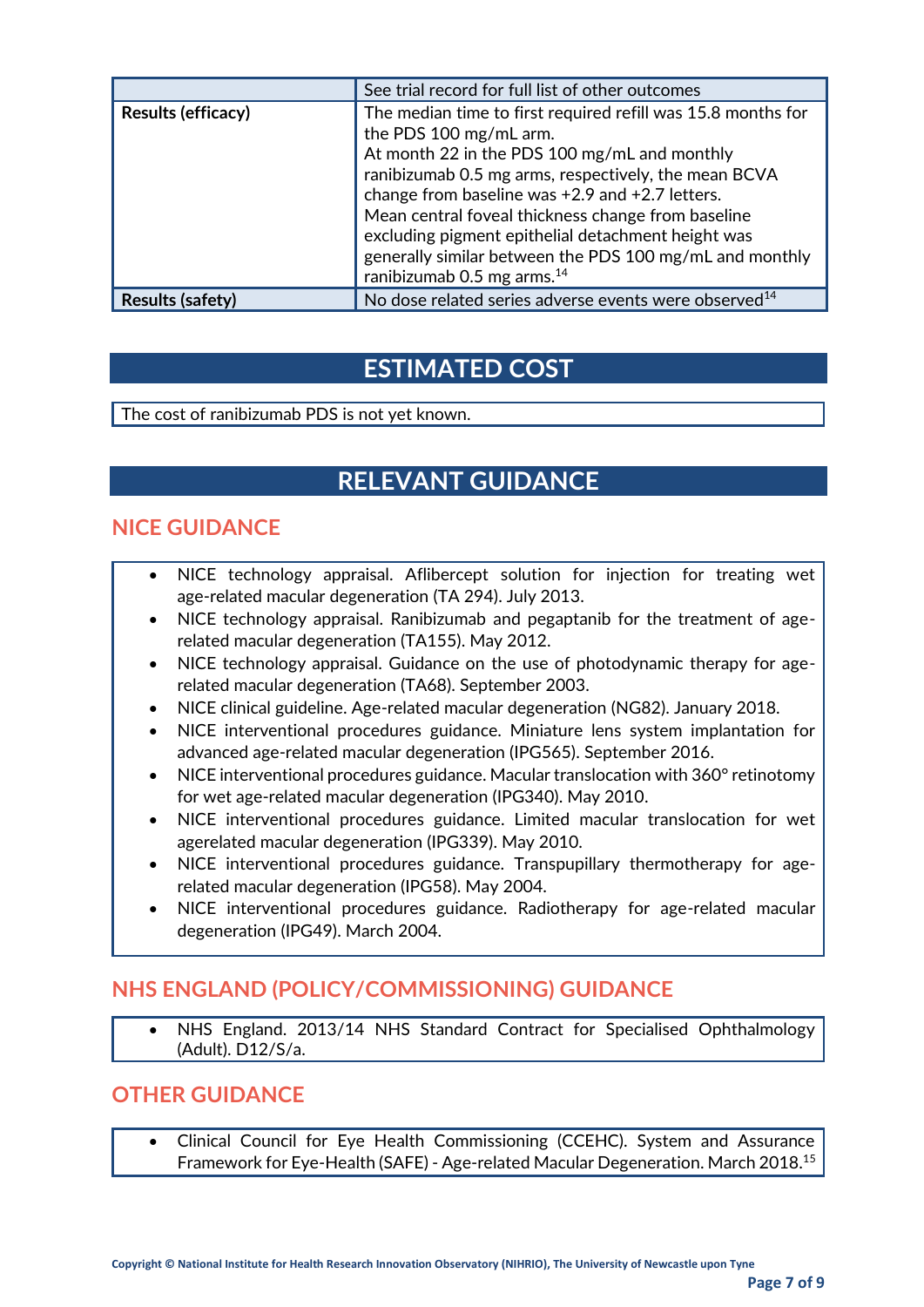- European Society of Retina Specialists (EURETINA). Guidelines for the Management of Neovascular Age-Related Macular Degeneration. September 2014.<sup>16</sup>
- The College of Optometrists and The Royal College of Ophthalmologists. Commissioning better eye care: Age-related macular degeneration. November 2013.<sup>17</sup>

### **ADDITIONAL INFORMATION**

### **REFERENCES**

- 1 Electronic Medicines Compendium (eMC). *Lucentis 10 mg/ml solution for injection.* Available from: [https://www.medicines.org.uk/emc/product/307/smpc#PHARMACOLOGICAL\\_PROPS](https://www.medicines.org.uk/emc/product/307/smpc#PHARMACOLOGICAL_PROPS) [Accessed 12 October 2020].
- 2 Campochiaro P, Marcus M, Awh C, Singh N, Tang F, Barteselli G. The Port Delivery System with Ranibizumab for Neovascular Age-Related Macular Degeneration: Results from the Randomized Phase 2 Ladder Clinical Trial. *Ophthalmology*. 2019;126(8):1141-54. Available from: [https://doi.org/https://doi.org/10.1016/j.ophtha.2019.03.036.](https://doi.org/https:/doi.org/10.1016/j.ophtha.2019.03.036)
- 3 ClinicalTrials.gov. *A Phase III Study to Evaluate the Port Delivery System With Ranibizumab Compared With Monthly Ranibizumab Injections in Participants With Wet Age-Related Macular Degeneration (Archway)*. *Trial ID: NCT03677934*. Status: Active, not recruiting. Available from: <https://clinicaltrials.gov/ct2/show/NCT03677934> [Accessed 12 October 2020].
- 4 ClinicalTrials.gov. *Extension Study for the Port Delivery System With Ranibizumab (Portal)*. *Trial ID: NCT03683251*. Status: Recruiting. Available from: <https://clinicaltrials.gov/ct2/show/NCT03683251> [Accessed 12 October 2020].
- 5 Roche. *Phase III data show Roche's Port Delivery System with ranibizumab enabled over 98% of patients to go six months between treatments for neovascular age-related macular degeneration.* 2020. Available from[: https://www.roche.com/media/releases/med-cor-2020-07-22b.htm](https://www.roche.com/media/releases/med-cor-2020-07-22b.htm) [Accessed
- 6 ClinicalTrials.gov. *5 Studies found for: ranibizumab PDS.* Available from: [https://clinicaltrials.gov/ct2/results?cond=&term=ranibizumab+PDS+&cntry=&state=&city=&di](https://clinicaltrials.gov/ct2/results?cond=&term=ranibizumab+PDS+&cntry=&state=&city=&dist) [st=](https://clinicaltrials.gov/ct2/results?cond=&term=ranibizumab+PDS+&cntry=&state=&city=&dist) [Accessed 12 October 2020].
- 7 National Institute for Health and Care Excellence (NICE). *Age-related macular degeneration* Last Update Date: 2018. Available from: [https://www.nice.org.uk/guidance/ng82/resources/agerelated-macular-degeneration-pdf-](https://www.nice.org.uk/guidance/ng82/resources/agerelated-macular-degeneration-pdf-1837691334853)[1837691334853](https://www.nice.org.uk/guidance/ng82/resources/agerelated-macular-degeneration-pdf-1837691334853) [Accessed 12 October 2020].
- 8 National Institute for Health and Care Excellence (NICE). *Ranibizumab and pegaptanib for the treatment of age-related macular degeneration* (*TA155)*. Last Update Date: 2014. Available from: [https://www.nice.org.uk/guidance/ta155/resources/ranibizumab-and-pegaptanib-for-the](https://www.nice.org.uk/guidance/ta155/resources/ranibizumab-and-pegaptanib-for-the-treatment-of-agerelated-macular-degeneration-pdf-82598316423109)[treatment-of-agerelated-macular-degeneration-pdf-82598316423109](https://www.nice.org.uk/guidance/ta155/resources/ranibizumab-and-pegaptanib-for-the-treatment-of-agerelated-macular-degeneration-pdf-82598316423109) [Accessed 13 October 2020].
- 9 Anna Pracz. *Macular Drugs Pathways* Last Update Date: 2017. Available from: <http://gmmmg.nhs.uk/docs/guidance/GMMMG-Macular-Drugs-Pathways-v-1-2-FINAL.pdf> [Accessed 13 October 2020].
- 10 Owen C, Jarrar Z, Wormald R, Cook D, Fletcher A, Rudnicka A. The estimated prevalence and incidence of late stage age related macular degeneration in the UK. *British Journal of Ophthalmology,*. 2012;96(5). Available from[: http://dx.doi.org/10.1136/bjophthalmol-2011-](http://dx.doi.org/10.1136/bjophthalmol-2011-301109) [301109.](http://dx.doi.org/10.1136/bjophthalmol-2011-301109)